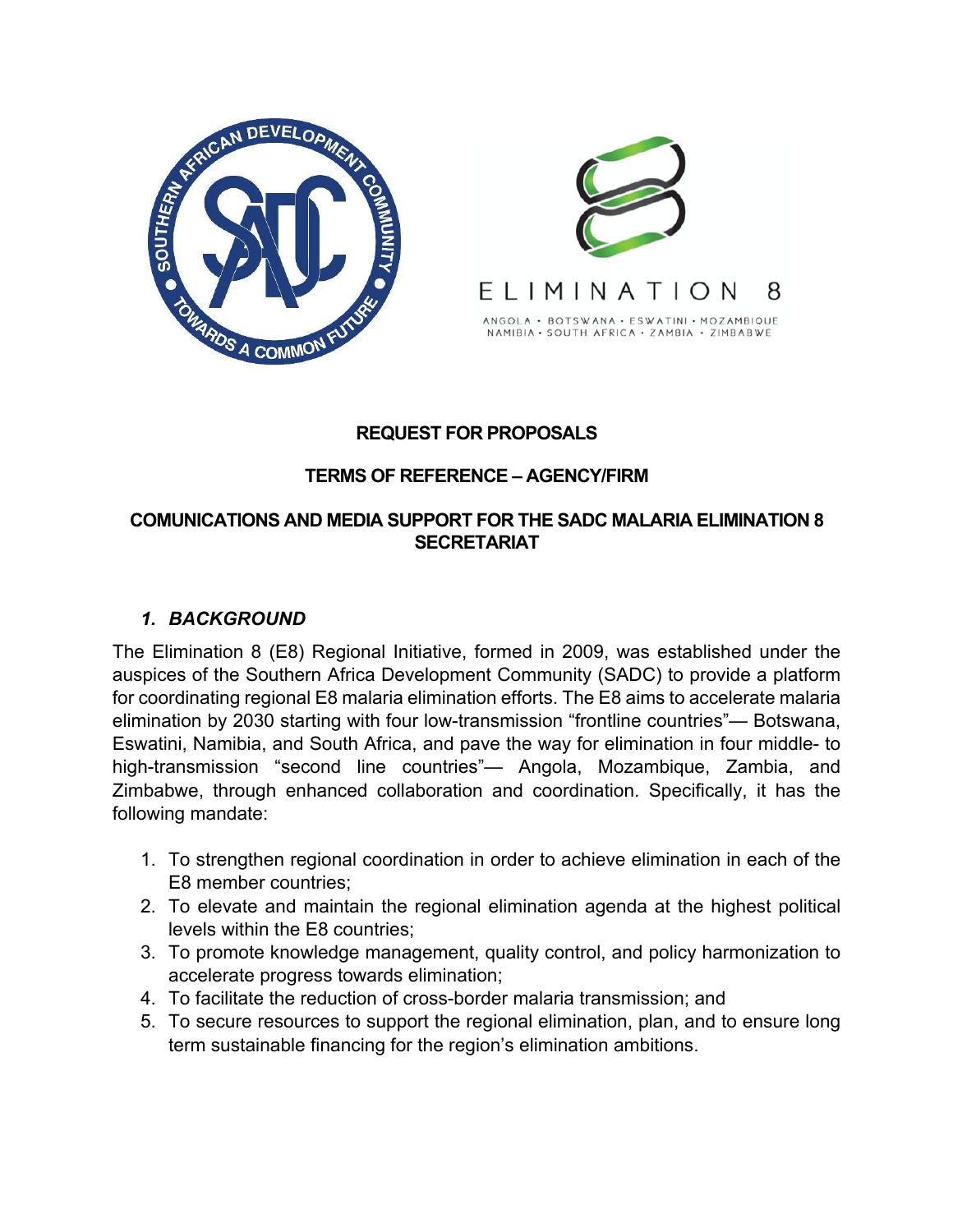The SADC E8 is supported administratively by its Secretariat, based in Windhoek, Namibia. The Secretariat is looking to implement its Communications and Visibility Plan to facilitate successful information flow between the E8 and the different stakeholders in malaria elimination.

Monthly, the E8 Secretariat packages and disseminates regular information to aid advocacy efforts, strengthen relations, and increase the visibility of E8 work and best lessons in malaria elimination in southern Africa. These information products often require the skills of a graphic designer, social media consultant, communications expert, and media liaison.

# *2. RESPONSIBILITIES*

The selected Agency/Firm will implement the Plan over a period of 10.5 months, starting mid-February 2022, until December 2022, renewable based on availability of funding and evidence of good service.

The agency or firm will work closely with key staff of the E8 under the oversight of the Head of Policy, Advocacy, and Communications to provide the following services;

- I. Graphic design services for; Annual Reports, ad-hoc presentation slides, information factsheets, and brochures, as well as the quarterly newsletter.
- II. Media Liaison and Outreach for Press Releases
- III. Social Media Management Services
- IV. Digital Marketing
- V. Editing

# *3. DURATION OF CONTRACT*

10.5 Months

# *4. EXPECTED PROFILE OF THE AGENCY/FIRM*

The agency/firm is expected to possess the following, and demonstrate evidence thereof;

- In-house capacity for the responsibilities requires
- More than 5 years' existence and business experience
- A SADC-based agency/firm. Namibia is most preferred
- Experience managing the communications of a health organization an added advantage